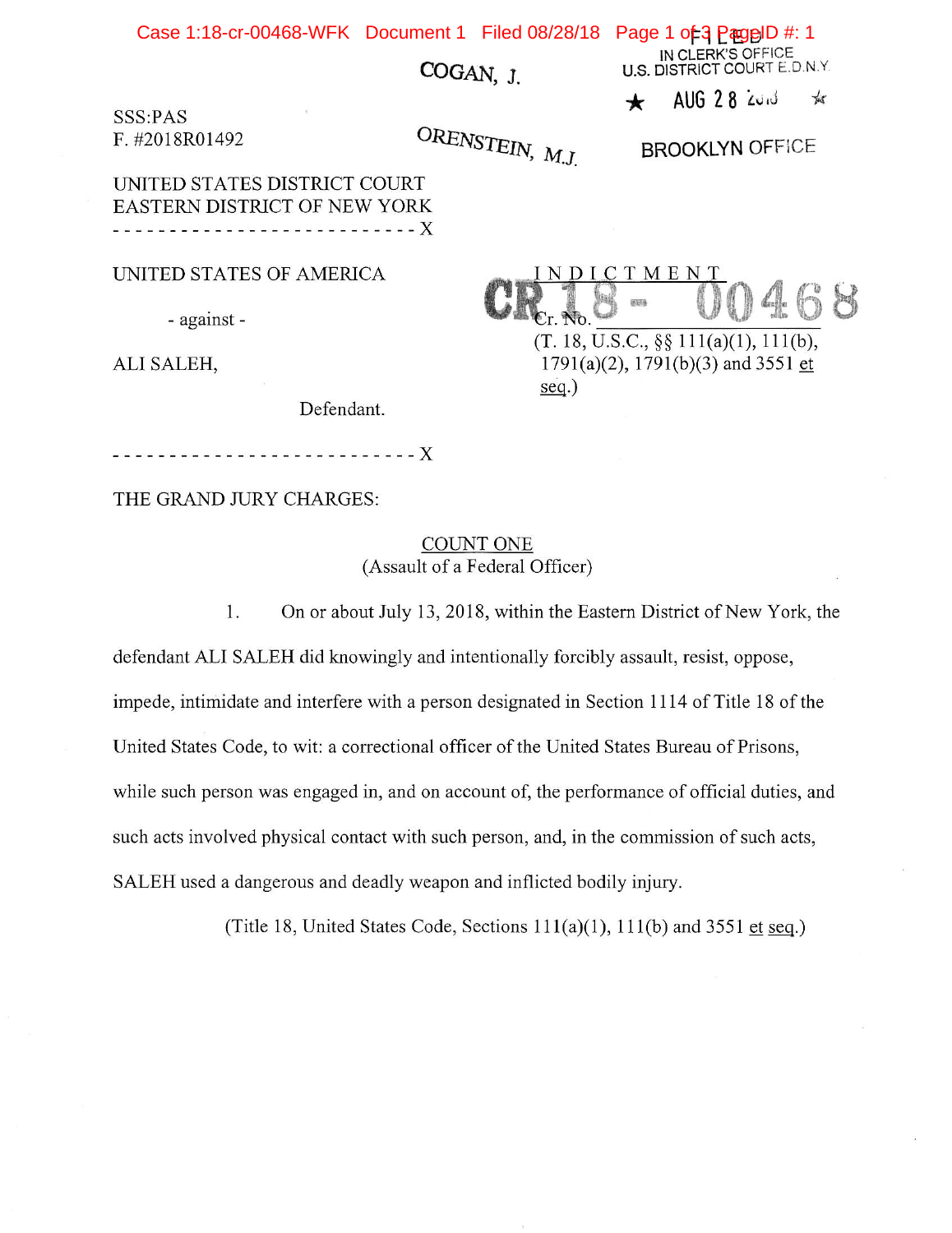### **COUNT TWO** (Possessing Contraband in Prison)

On or about July 13, 2018, within the Eastern District of New York, the 2. defendant ALI SALEH, while an inmate of a prison, to wit: the Metropolitan Detention Center in Brooklyn, New York, did knowingly and intentionally possess a prohibited object, to wit: a knife, which object was a weapon and an object that was designed and intended to be used as a weapon.

(Title 18, United States Code, Sections  $1791(a)(2)$ ,  $1791(b)(3)$  and  $3551$ 

 $et seg.)$ 

A TRUE BILL

RICHARD P. DONOGHUE UNITED STATES ATTORNEY EASTERN DISTRICT OF NEW YORK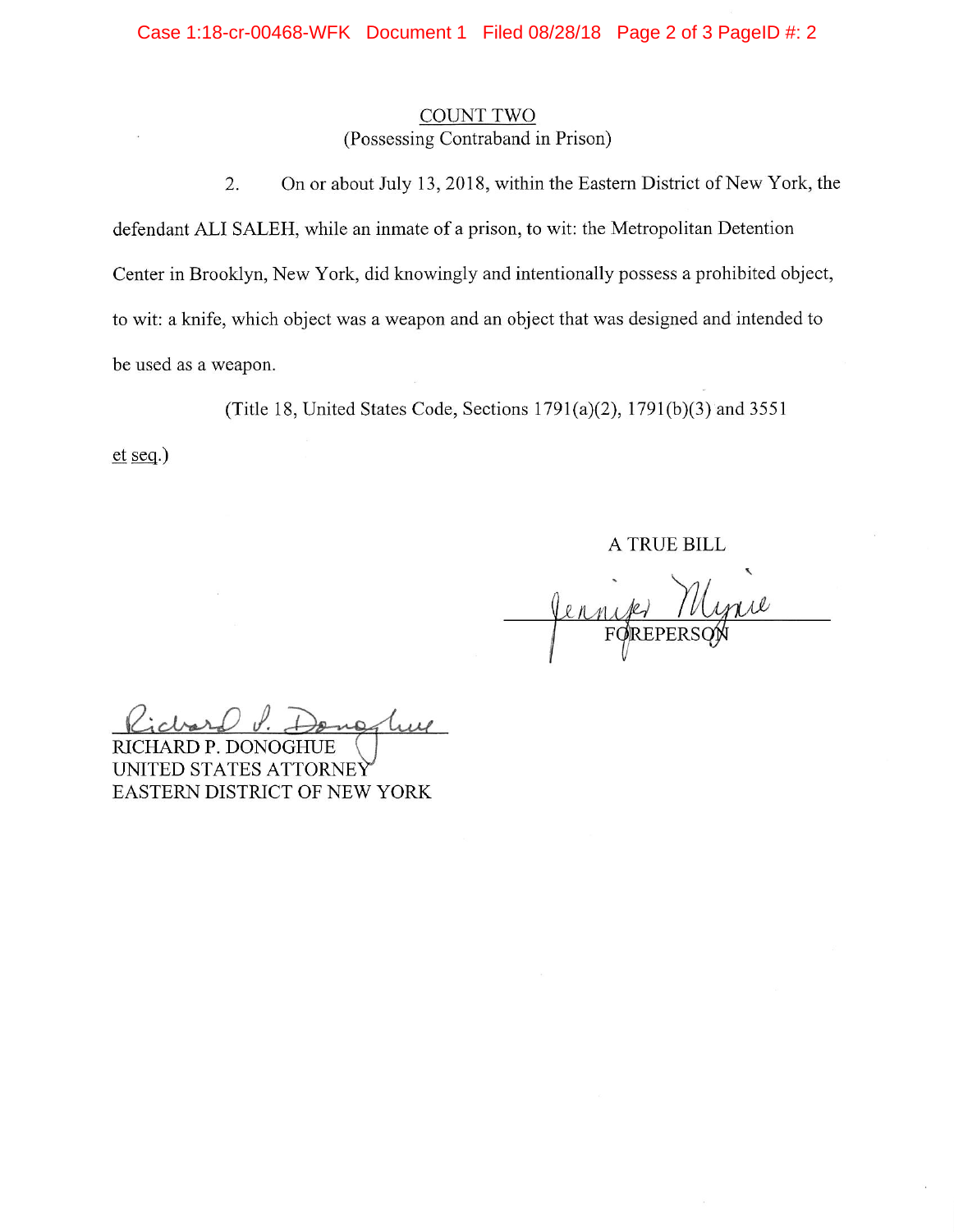### Case 1:18-cr-00468-WFK Document 1 Filed 08/28/18 Page 3 of 3 PageID #: 3

F.#: 2018R01492 FORM DBD-34 **JUN. 85** 

No.

# UNITED STATES DISTRICT COURT

**EASTERN District of NEW YORK** 

**CRIMINAL DIVISION** 

### THE UNITED STATES OF AMERICA

vs.

ALI SALEH,

Defendant.

## **INDICTMENT**

(T. 18, U.S.C., §§ 111(a)(1), 111(b), 1791(a)(2), 1791(b)(3) and 3551  $et$  seq.)

| A true bill.             | Jenne | Myrre | Foreperson |
|--------------------------|-------|-------|------------|
| Filed in open court this |       | day,  |            |
|                          |       |       | Clerk      |
| Bail, \$                 |       |       |            |

Philip A. Selden, Assistant U.S. Attorney (718) 254-6257